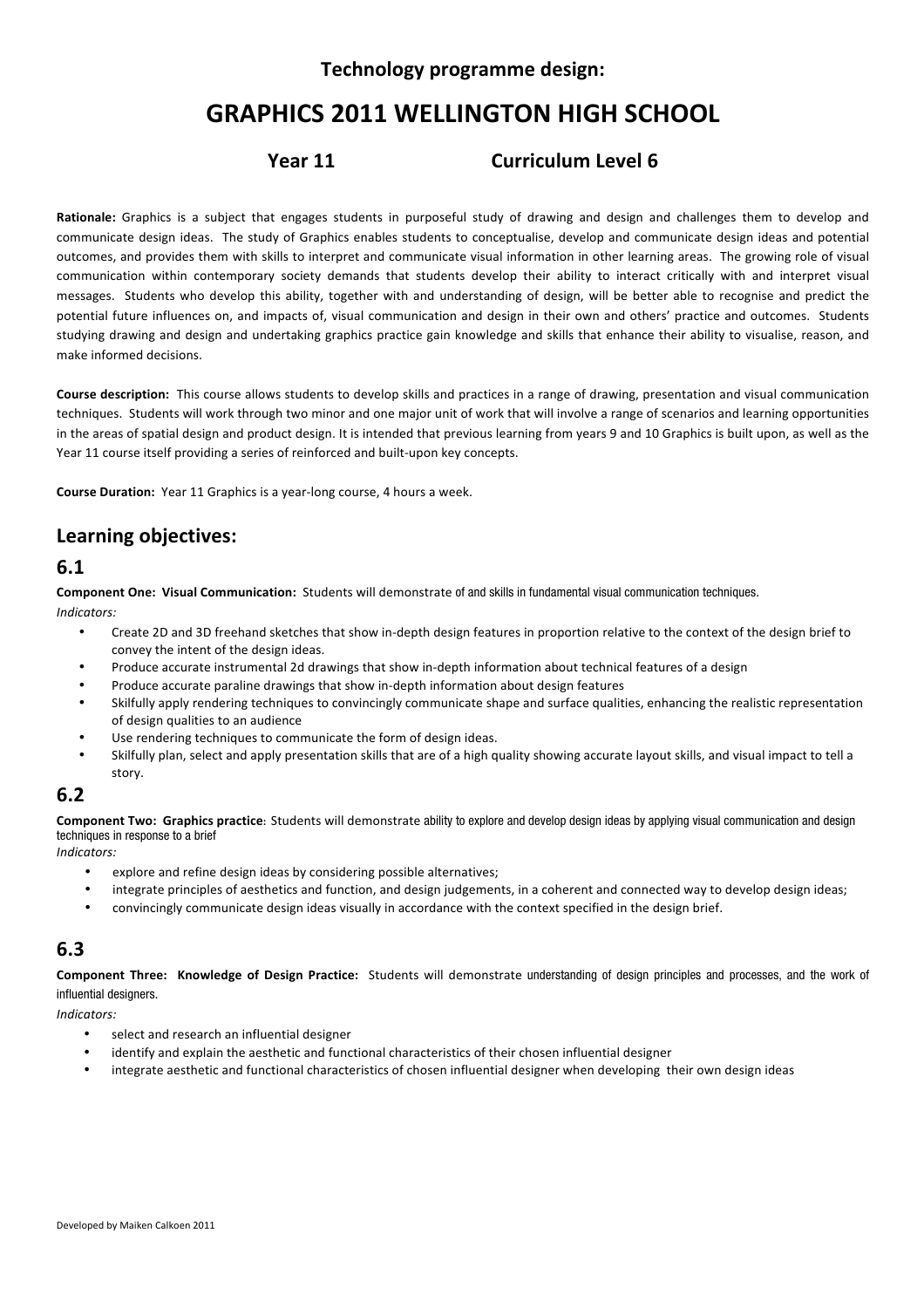# General outline of project for year course:

# **Project one: Entrée**

This project is a warm-up, starter, entrée, to Year 11 Design and Visual Communication, a.k.a. Graphics. Students design a set of cutlery for a specific purpose as chosen by individuals. The intention is that conceptual thinking, design and communication of ideas through drawing will be emphasised and prioritised. If students can take up this challenge, they will be able to confidently participate in the rest of the year's learning, as the skills from this entrée will be built upon in the remaining project work.

# **Project Two: Designer Postcard**

This project aims to widen students' knowledge of designers while engaged in designing a postcard. The success of this product relies on understanding and application of layout principles and communication of key ideas and characteristics. It also allows further experience and understanding of the development stage of the design process before it is assessed in the following project.

# **Project Three: Rooftop Hideaway**

This final project holds the most opportunities for students to consolidate their learning and apply prior learning within and architectural design context. While challenged to design a small dwelling they are also exposed to a range of learning opportunities that allow for meaningful development of ideas and diverse outcomes. The project culminates in a class exhibition that allows an authentic context and audience in which to practice their visual communication skills to showcase their developed design ideas.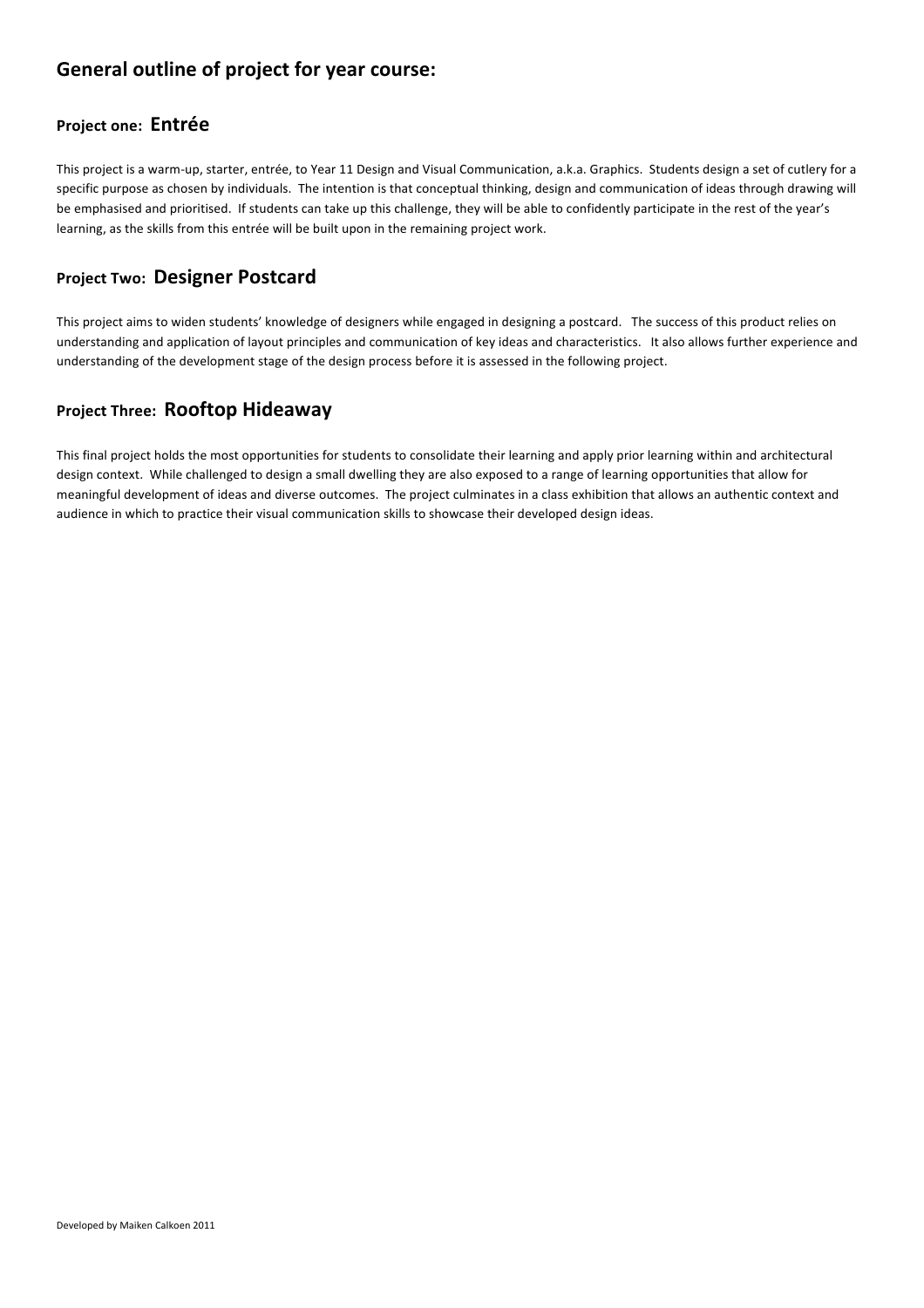| Unit Title:                      |           |                          |                               |
|----------------------------------|-----------|--------------------------|-------------------------------|
| <b>Entrée: Project one</b>       |           |                          | <b>Graphics</b>               |
| Class:                           | Duration: | <b>Curriculum level:</b> | <b>Technology Faculty</b>     |
| <b>GRA112 - Year 11 Graphics</b> | 9 weeks   | b                        | <b>Wellington High School</b> |
|                                  |           |                          |                               |
| <b>Description of context:</b>   |           |                          |                               |

Situation:

Cutlery in its many shapes and forms is used across various cultures, in a range of occasions, and by people with diverse needs and abilities. It ranges from purely functional, basic design to novelty, quirky and humorous and can also be regarded as high-end design pieces.

**Brief:**

Design a range of cutlery for a specific character, meal, event or culture.

**Specifications:**

The design must consider the following.....

- A knife, fork and spoon that is an obvious set/collection
- Appropriate materials and components
- Ergonomics and user friendliness

# **Class\*Description\*/\*history\*/\*prerequisites:**

This class comes from a range of experiences and backgrounds, as well as having extremes in their Graphics subject knowledge and experience. Prerequisites follow on from previous projects in year 10 where skills in freehand drawing, orthographic drawing and pictorial instrumental drawing can be built on.

# Key focus: Skills, knowledge, terminology:

**Skills:**

Research, freehand drawing, instrumental 2-D and 3-D drawing, rendering, design language use for development of concepts.

**Knowledge:** Materials, components, ergonomics.

**Terminology:**

Aesthetic and Functions principles including the derived elements: Aesthetics: movement, pattern and rhythm, proportion, balance, harmony and contrast, and style. Function: strength and stability, efficiency, reliability, fitness for purpose, user-friendliness, and ergonomic fit.

# **Learning\*objectives:**

# **Component 1: Visual Communication:**

Students will demonstrate of and skills in fundamental visual communication techniques.

**Component 2: Graphics Practice:** 

Students will demonstrate ability to explore and develop design ideas by applying visual communication and design techniques in response to a brief

# *Component 3:* **Knowledge of Design Practice:**

Students will demonstrate understanding of design principles and processes, and the work of influential designers.

| <b>Learning links:</b>           |                                   |                          |  |  |
|----------------------------------|-----------------------------------|--------------------------|--|--|
| <b>Key competencies:</b>         | Values:                           | <b>Cross-curricular:</b> |  |  |
| Thinking                         | Excellence                        | English                  |  |  |
| Using language, symbols and text | Innovation, inquiry and curiosity | The Arts                 |  |  |
| Managing self                    | Diversity                         | Health and PE            |  |  |
| Relating to others               | Equity                            | Languages                |  |  |
| Participating and contributing   | Community and participation       | <b>Mathematics</b>       |  |  |
|                                  | Ecological sustainability         | Science                  |  |  |
|                                  | Integrity                         | Social sciences          |  |  |
|                                  |                                   | Technology               |  |  |

# **Learning Outcomes:**

| As linked to indicators -                                                                                                                                                                                                                                                                                                                                                                                                                                                                                                                                                                                                                                                       | As linked to key competencies/values/cross-curricular -                                                                                                                                                                                                                                                                                                                                                                                                                                                                                                                                                            |  |  |
|---------------------------------------------------------------------------------------------------------------------------------------------------------------------------------------------------------------------------------------------------------------------------------------------------------------------------------------------------------------------------------------------------------------------------------------------------------------------------------------------------------------------------------------------------------------------------------------------------------------------------------------------------------------------------------|--------------------------------------------------------------------------------------------------------------------------------------------------------------------------------------------------------------------------------------------------------------------------------------------------------------------------------------------------------------------------------------------------------------------------------------------------------------------------------------------------------------------------------------------------------------------------------------------------------------------|--|--|
| <b>Students will:</b>                                                                                                                                                                                                                                                                                                                                                                                                                                                                                                                                                                                                                                                           | <b>Students will:</b>                                                                                                                                                                                                                                                                                                                                                                                                                                                                                                                                                                                              |  |  |
| Indicators: (6.1)<br>Create 2D and 3D freehand sketches that show in-depth design<br>features in proportion relative to the context of the design brief to<br>convey the intent of the design ideas.<br>Produce accurate instrumental 2d drawings that show in-depth<br>information about technical features of a design<br>Produce accurate paraline drawings that show in-depth<br>information about design features<br>Skilfully apply rendering techniques to convincingly communicate<br>shape and surface qualities, enhancing the realistic representation<br>of design qualities to an audience<br>Use rendering techniques to communicate the form of design<br>ideas. | Use critical thinking to and decision making to develop design ideas<br>Question their design ideas by asking "what would happen if"<br>Persevere with challenging design problems in order to explore the<br>range of possibilities<br>Take risks by showing the range of design approaches to the given<br>brief<br>Planning for presentation depending on resources and time<br>available in order to manage self<br>Make links with science and the properties of metals to further<br>inform design development<br>Have opportunities to explore sustainable materials through<br>development of design ideas |  |  |
| Skilfully plan, select and apply presentation skills that are of a high<br>quality showing accurate layout skills, and visual impact to tell a                                                                                                                                                                                                                                                                                                                                                                                                                                                                                                                                  | Relate to others by working with photographing each other and<br>discussing ergonomic restrictions and considerations                                                                                                                                                                                                                                                                                                                                                                                                                                                                                              |  |  |
| story.                                                                                                                                                                                                                                                                                                                                                                                                                                                                                                                                                                                                                                                                          | Consider the needs of others/chosen character when writing                                                                                                                                                                                                                                                                                                                                                                                                                                                                                                                                                         |  |  |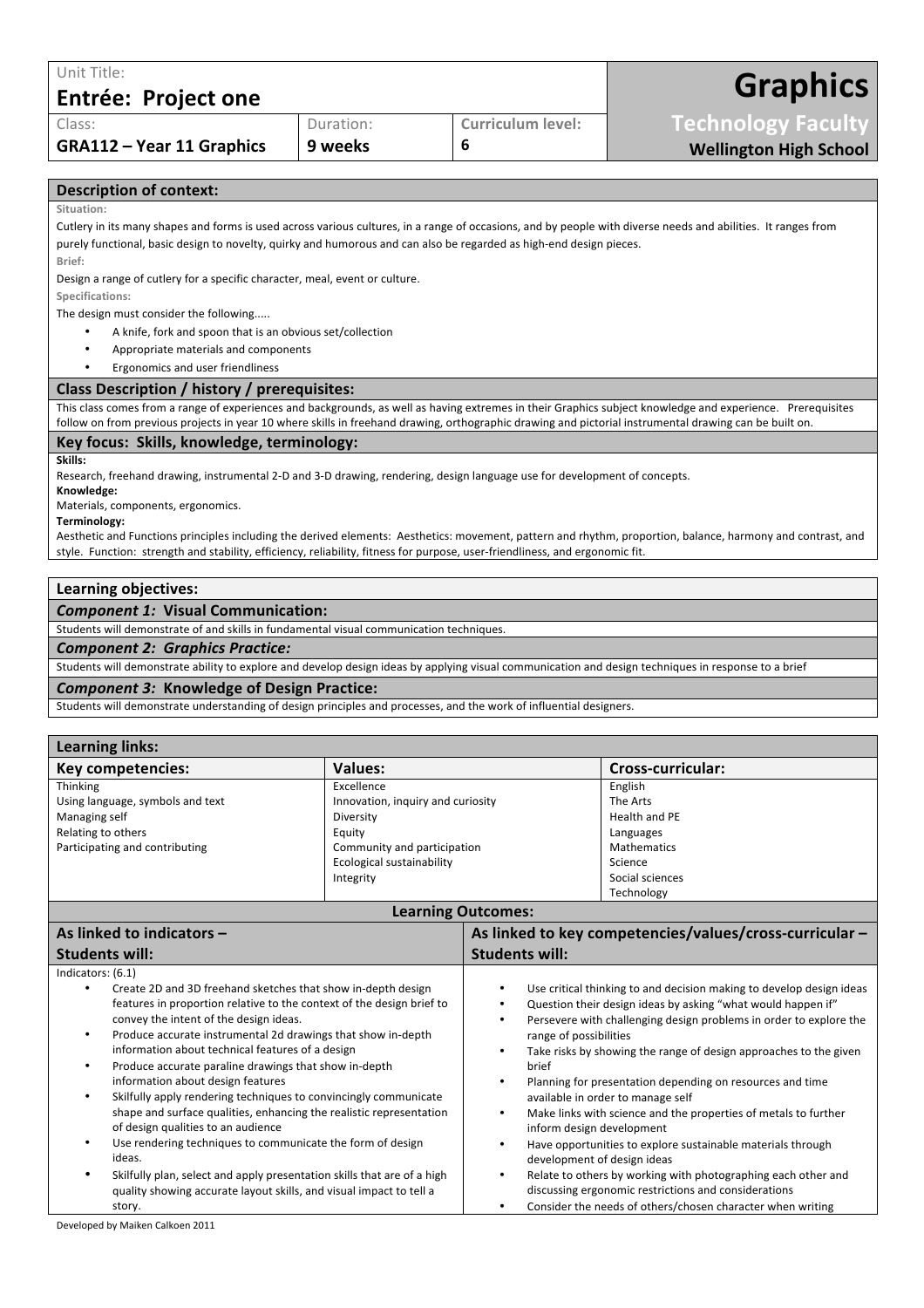#### Indicators: (6.2)

- explore and refine design ideas by considering possible alternatives;
- integrate principles of aesthetics and function, and design judgements, in a coherent and connected way to develop design ideas;
- convincingly communicate design ideas visually in accordance with the context specified in the design brief.

#### Indicators: (6.3)

- select and research an influential designer
	- identify and explain the aesthetic and functional characteristics of their chosen influential designer
- integrate aesthetic and functional characteristics of chosen influential designer when developing their own design ideas

#### Assessment strategies and NCEA Standards:

#### specifications

- Begin to explore drawing conventions as a tool for communicating visually  $-$  using language, symbols and text.
- Utilise and apply numeracy skills in terms of drawing to scale and measurement of existing products.
- Make links between use of colour, rendering, tonal techniques etc in art by exploring a range of media and techniques.
- Make links with cultural areas of interest in terms of tradition, events, and needs of others
- Produce quality final presentation pages and setting high personal  $aims -$ striving for excellence

There will be no final grade for this project. This work, along with future projects will contribute to the portfolio of externally assessed standards at the end of the year. Formative feedback and some indicative grades will be given in order to provide a good understanding of areas of strength and how to develop areas of weakness. All work will be submitted and eventually assessed against the following Achievement Standards.

| <b>Subject reference</b> | <b>Number</b> | Title                                                                            | <b>Credits</b> | Assessment |
|--------------------------|---------------|----------------------------------------------------------------------------------|----------------|------------|
| <b>DVC 1.30</b>          | AS91063       | Produce freehand sketches that communicate design ideas                          |                | External   |
| <b>DVC 1.31</b>          | AS91064       | Produce instrumental multi-view orthographic drawings that communicate technical |                | External   |
|                          |               | features of design ideas.                                                        |                |            |
| <b>DVC 1.32</b>          | AS91065       | Produce instrumental paraline drawings to communicate design ideas.              |                | External   |
| <b>DVC 1.33</b>          | AS91066       | Use rendering techniques to communicate form of design ideas.                    |                | Internal   |

#### **Resources required:**

#### **Inspirational PowerPoint**

Drawing resources such as examples of sectional, orthographic and isometric methods in relation to product design

Camera – photography for ergonomics understanding and recording

#### **Learning activities:** (instructions to students)

**Process:**

#### **Conceptual exercises and freehand drawing**

Produce a range of freehand drawings with accompanying inspiration images that explore the possibilities of the design brief and specifications. *1,x,A3,page,minimum*

#### Establishment of character, meal, event, culture, and/or theme.

Clearly communicate through images, drawings and written descriptions/explanations the specific situation that you will be developing design ideas for. Part of an A3 page, could be the end of a concepts, or beginning of development

#### Development of ideas and visual communication of design thinking and freehand drawing.

Use 2-D and 3-D freehand drawing techniques (orthographic, perspective, isometric, oblique, planometric) to explore, test, refine, compare and develop your design ideas. Consider page layout, narrative, and visual communication techniques to ensure clear and effective presentation. At this stage, material possibilities, components and ergonomics can be considered by showing research/investigations/case studies/influential designers/mock-

ups/photography/Photoshop. Describe, explain and justify any significant design thinking or design discoveries so that your design process and decision making is clear. Ensure you have a good range of detailed freehand drawings showing form, shape, function, proportion, construction details, structure, aesthetics, *exploded, sectional and sequential views.* 

#### *3,x,A3,pages,minimum*

### **Refinement freehand/instrumental drawing**

Begin to refine dimensions and details using appropriate drawing methods. Use this as a sort of planning exercise for your instrumental drawings. Ask yourself, what don't you yet know about your design, and what will you still need to test, figure out and finalise before you do any presentation drawings.

#### **Orthographic instrumental drawing**

Choose 1 item from your designed cutlery (minimum) and produce a minimum of 3 views including a sectional view on an orthographic drawing. Show projection lines between views, appropriate line work, titles, labels and dimensions to scale.

#### *1,x,A3,page,minimum*

*1,x,A3,page,minimum*

### **Isometric/oblique (paraline) instrumental drawing**

Use oblique, isometric or planometric instrumental drawing to show a minimum of 1 view of one or more of the pieces of cutlery. This can include an exploded drawing to show all components and how they fit together or sequential view of any moving parts/connections.

# *1,x,A3,page,minimum*

# **Rendering/context**

Using a copy/trace of either the previous paraline drawing, or a detailed freehand drawing, apply rendering techniques to convincingly communicate shape and surface qualities (materiality, colour, texture and finish, as well as highlights, reflections and shadows) of the cutlery design. The aim is to try and enhance the realistic representation of design qualities. This drawing can also consider the context of the design.

*1,x,A3,page,minimum*

#### **Evaluation**

A paragraph or two that describes explains and justifies your cutlery design and evaluates it in relation to the design brief and your specific situation. to be part of the final rendered presentation page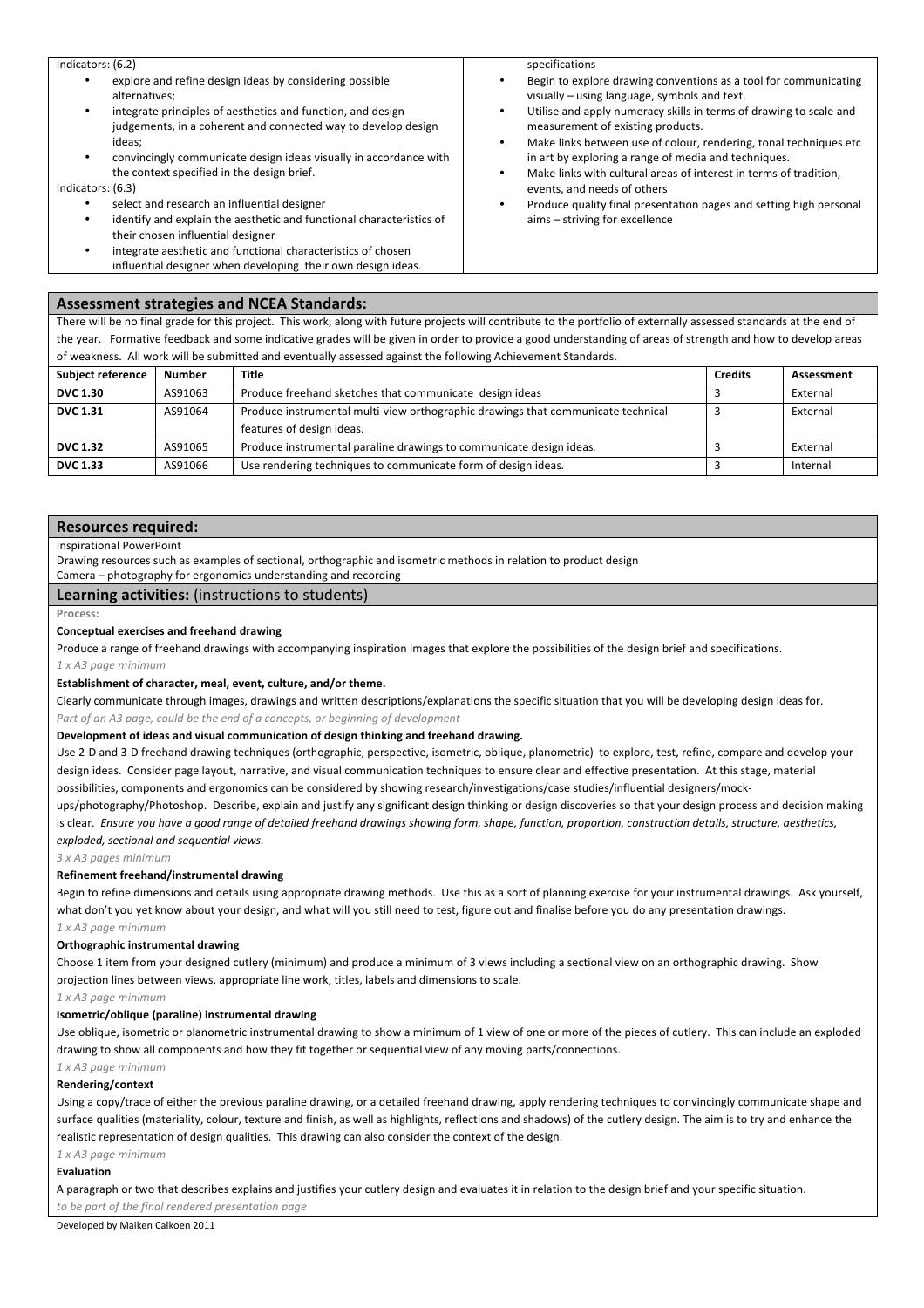| Unit Title:<br><b>Designer postcard: Project 2</b> |           |                          | <b>Graphics</b>               |
|----------------------------------------------------|-----------|--------------------------|-------------------------------|
| Class:                                             | Duration: | <b>Curriculum level:</b> | <b>Technology Faculty</b>     |
| <b>GRA112 - Year 11 Graphics</b>                   | 6 weeks   |                          | <b>Wellington High School</b> |

### **Description of context:**

This activity requires you to develop design ideas of a postcard that has been informed by the work of an influential designer. You will present your ideas as a portfolio which will be assessed. You are given a design brief and the activity is divided into three tasks.

#### **Design Brief**

You are to design an innovative postcard. Your postcard is to accompany an exhibition that celebrates the work of twentieth century architects. The exhibition is being held at your city art gallery and is called "Architects of 20<sup>th</sup> Century and beyond." Architects included in the exhibition are Frank Lloyd Wright, Mies Van der Rohe, Frank Gehry, Santiago Calatrava, Daniel Libeskind, Tadao Ando, Norman Foster, Antoni Gaudi, Zaha Hadid, Alvar Aalto, Charles and Ray *Eames, Oscar Niemeyer, Le Corbusier, Herzog and de Meuron, Toyo Ito, OMA (Rem Koolhas), Gerrit Rietveld. You will choose one architect to inform your* design ideas.

Your postcard must:

- Use typography and images to create an effective layout that is inspired by the design qualities of your selected architect.
- Be either 150mm x 210mm or 110mm x 170mm in size (post office approved sizes)
- Include, on the reverse side, space for an address, a postage stamp, and the name of the exhibition, as well as some concise information about your selected architect.

#### **Prior Learning:**

During the previous unit of work students are exposed to a range of designers in the "Designer of the Week" activity. At this time information is shared using PowerPoint/website of the various designers. Students complete a small sheet with the categories "who, where, when, what, why, and how." A collection is stored in their workbooks so that when it comes time to choose which designer, they have already had their appetites whet.

# Key focus: Skills, knowledge, terminology:

#### **Skills:**

Research and analysis, freehand drawing, computer generated design (Photoshop), rendering, design language use.

### **Knowledge:**

Building and architecture features and functions, key characteristic of architects' styles and buildings. Layout and presentation techniques and critique. **Terminology:**

Aesthetic and Functions principles including the derived elements: Aesthetics: movement, pattern and rhythm, proportion, balance, harmony and contrast, and style. Function: strength and stability, efficiency, reliability, fitness for purpose, user-friendliness, and ergonomic fit. Layout: contrast, repetition, alignment, proximity, focal point, hierarchy of information, eye path, positive/negative, text/image combinations, typography, image manipulation.

### **Learning\*objectives:**

### *Component 1:* **Visual Communication:**

Students will demonstrate of and skills in fundamental visual communication techniques.

### *Component 2: Graphics Practice:*

Students will demonstrate ability to explore and develop design ideas by applying visual communication and design techniques in response to a brief

### *Component 3:* **Knowledge of Design Practice:**

Students will demonstrate understanding of design principles and processes, and the work of influential designers.

# Learning links:

| $-$ - $\cdots$ $\cdots$ $\cdots$ $\cdots$ |                                   |                   |
|-------------------------------------------|-----------------------------------|-------------------|
| <b>Key competencies:</b>                  | Values:                           | Cross-curricular: |
| Thinking                                  | Excellence                        | English           |
| Using language, symbols and text          | Innovation, inquiry and curiosity | The Arts          |
| Managing self                             | Diversity                         | Health and PE     |
| Relating to others                        | Equity                            | Languages         |
| Participating and contributing            | Community and participation       | Mathematics       |
|                                           | Ecological sustainability         | Science           |
|                                           | Integrity                         | Social sciences   |
|                                           |                                   | Technology        |

| <b>Learning Outcomes:</b>                                                                                                                                                       |                                                                                                                                                                                |  |  |
|---------------------------------------------------------------------------------------------------------------------------------------------------------------------------------|--------------------------------------------------------------------------------------------------------------------------------------------------------------------------------|--|--|
| As linked to indicators -                                                                                                                                                       | As linked to key competencies/values/cross-curricular -                                                                                                                        |  |  |
| <b>Students will:</b>                                                                                                                                                           | <b>Students will:</b>                                                                                                                                                          |  |  |
| Indicators: (6.1)                                                                                                                                                               |                                                                                                                                                                                |  |  |
| Create 2D and 3D freehand sketches that show in-depth design<br>features in proportion relative to the context of the design brief to<br>convey the intent of the design ideas. | Relate to others by making an informed choice about designer to<br>study in terms of how these designers have been important within<br>the communities they have designed for. |  |  |
| Produce accurate instrumental 2d drawings that show in-depth<br>information about technical features of a design                                                                | Manage self by selecting preferred methods of design and image<br>making and organising resources as needed                                                                    |  |  |
| Produce accurate paraline drawings that show in-depth<br>information about design features                                                                                      | Manage themselves by planning and utilising checklists of<br>milestones in required tasks                                                                                      |  |  |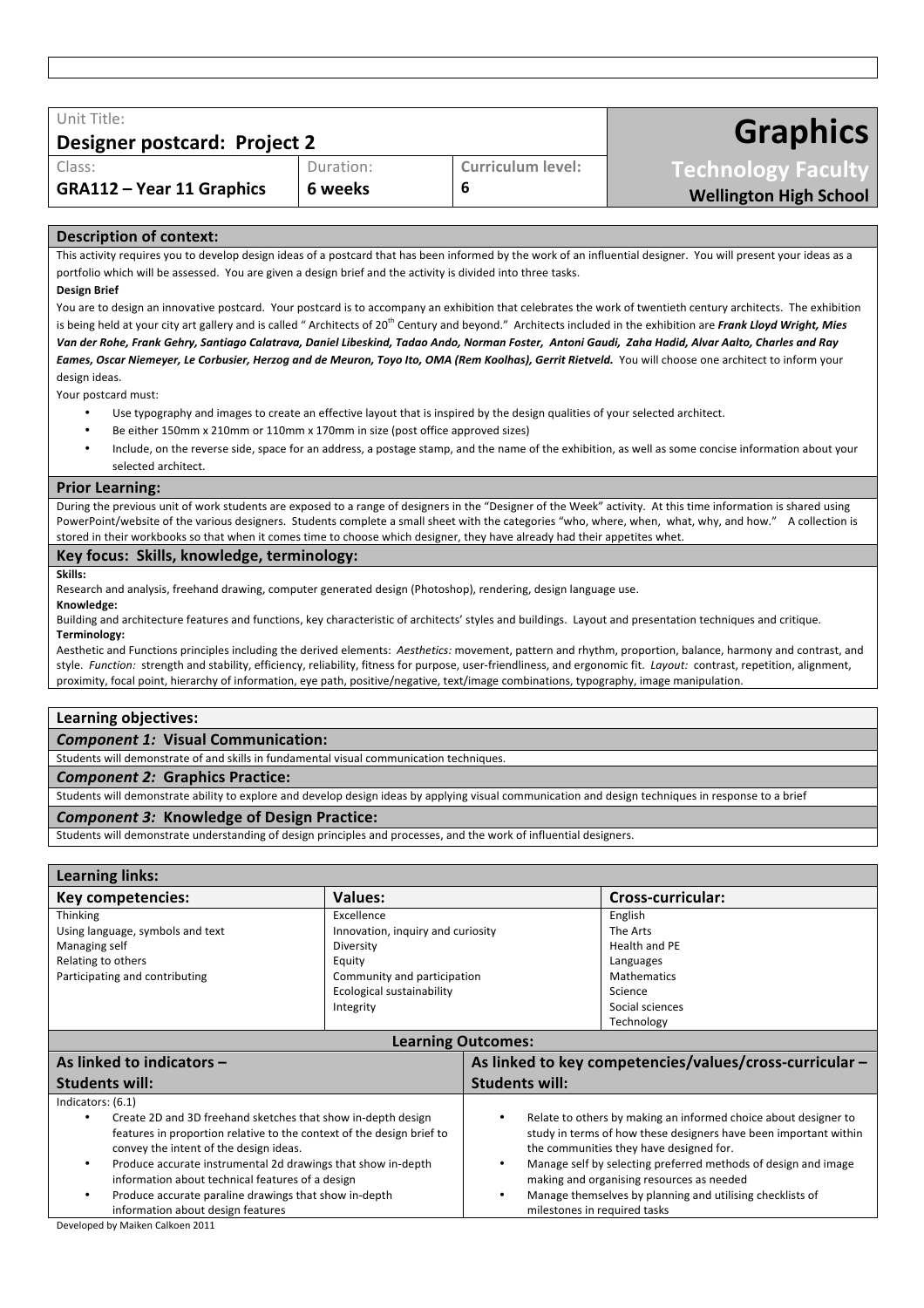| Skilfully apply rendering techniques to convincingly communicate<br>٠<br>shape and surface qualities, enhancing the realistic representation<br>of design qualities to an audience<br>Use rendering techniques to communicate the form of design<br>ideas.<br>Skilfully plan, select and apply presentation skills that are of a high<br>quality showing accurate layout skills, and visual impact to tell a<br>story.<br>Indicators: (6.2)<br>explore and refine design ideas by considering possible<br>alternatives;<br>integrate principles of aesthetics and function, and design<br>judgements, in a coherent and connected way to develop design<br>ideas;<br>convincingly communicate design ideas visually in accordance with<br>the context specified in the design brief. | Think about and justify decisions made about development<br>direction and their inclusion of design principles as related to visual<br>communication of their design ideas.<br>Use purposeful language, symbols and text to compliment any<br>imagery as part of a media product.<br>Apply their understanding of conventional language symbol and<br>text as used on a postcard to be user friendly and fit for purpose.<br>Contribute to others learning about chosen designer to others in<br>class through process of collective research, designing, sharing<br>information and finally displaying work in classroom.<br>Take up possibility of producing innovative design through choice<br>of media, techniques and methods that challenge conventions<br>Make links with social sciences in terms of historical understanding<br>and significance of designers within their countries of origin and<br>design/art movements. |
|--------------------------------------------------------------------------------------------------------------------------------------------------------------------------------------------------------------------------------------------------------------------------------------------------------------------------------------------------------------------------------------------------------------------------------------------------------------------------------------------------------------------------------------------------------------------------------------------------------------------------------------------------------------------------------------------------------------------------------------------------------------------------------------|---------------------------------------------------------------------------------------------------------------------------------------------------------------------------------------------------------------------------------------------------------------------------------------------------------------------------------------------------------------------------------------------------------------------------------------------------------------------------------------------------------------------------------------------------------------------------------------------------------------------------------------------------------------------------------------------------------------------------------------------------------------------------------------------------------------------------------------------------------------------------------------------------------------------------------------|
| Indicators: (6.3)                                                                                                                                                                                                                                                                                                                                                                                                                                                                                                                                                                                                                                                                                                                                                                    |                                                                                                                                                                                                                                                                                                                                                                                                                                                                                                                                                                                                                                                                                                                                                                                                                                                                                                                                       |
| select and research an influential designer<br>identify and explain the aesthetic and functional characteristics of<br>٠<br>their chosen influential designer<br>integrate aesthetic and functional characteristics of chosen<br>influential designer when developing their own design ideas.                                                                                                                                                                                                                                                                                                                                                                                                                                                                                        |                                                                                                                                                                                                                                                                                                                                                                                                                                                                                                                                                                                                                                                                                                                                                                                                                                                                                                                                       |

| <b>Assessment strategies and NCEA Standards:</b>                                                                                                        |                                                                                                                                                                |       |                |            |  |
|---------------------------------------------------------------------------------------------------------------------------------------------------------|----------------------------------------------------------------------------------------------------------------------------------------------------------------|-------|----------------|------------|--|
|                                                                                                                                                         | This project will be informally formatively assessed by means of ongoing discussion and one to one teaching to individuals. Students supported with checklists |       |                |            |  |
| which relate directly to assessment criteria. Final assessment occurs at the end of the project. This does not link to any other assessment or project. |                                                                                                                                                                |       |                |            |  |
| <b>Subject reference</b>                                                                                                                                | <b>Number</b>                                                                                                                                                  | Title | <b>Credits</b> | Assessment |  |
| Use the work of an influential designer to inform design ideas<br><b>DVC 1.34</b><br>AS91067<br>Internal                                                |                                                                                                                                                                |       |                |            |  |

# **Resources required:**

Power Points, websites, videos (YouTube and Click View) about designers

Books from classroom and school library about designers

Postcards as examples of layout possibilities and front/back considerations

Exemplars of image and text manipulation/experimentation

# **Learning activities:** (instructions to students)

# **Task One: Generate initial ideas**

Select one of the Architects from above.

Show examples of the Architect's work, using detailed sketches and or photographs to illustrate the distinctive aesthetic and functional characteristics of the designers work to support your design features. Support the images with notes as you analyse the features. Consider both the distinctive aesthetic (factors related to appearance) and functional (factors related to use) features of each work.

Using the architects work, produce a variety of ideas for your postcard design. Communicate your ideas using design sketches (thumbnail techniques, collage and suitable media) and/or digital media. Use notes to explain how our ideas relate to the architect's work.

# Task Two: Develop ideas

Explore and refine your initial ideas, further demonstrating how your postcard design has been effectively informed by the architect's work. (your own ideas should show how the distinctive aesthetic and functional elements that are characteristic of the selected designers work have been integrated effectively into your design work)

Experiment with different images and media and typographical style. Explore layout and composition through the use of negative space, visual elements (shape, texture, colour, line) and proportions inspired by the distinctive aesthetic and functional qualities of your architect.

Your refined ideas should be placed immediately after your initial ideas. This will be in the form of a series of visuals, design sketches, and digital media supported by notes and organised in a way that shows your thinking process.

Task 3: Develop final design.

Communicate your developed postcard design and present it as a portfolio.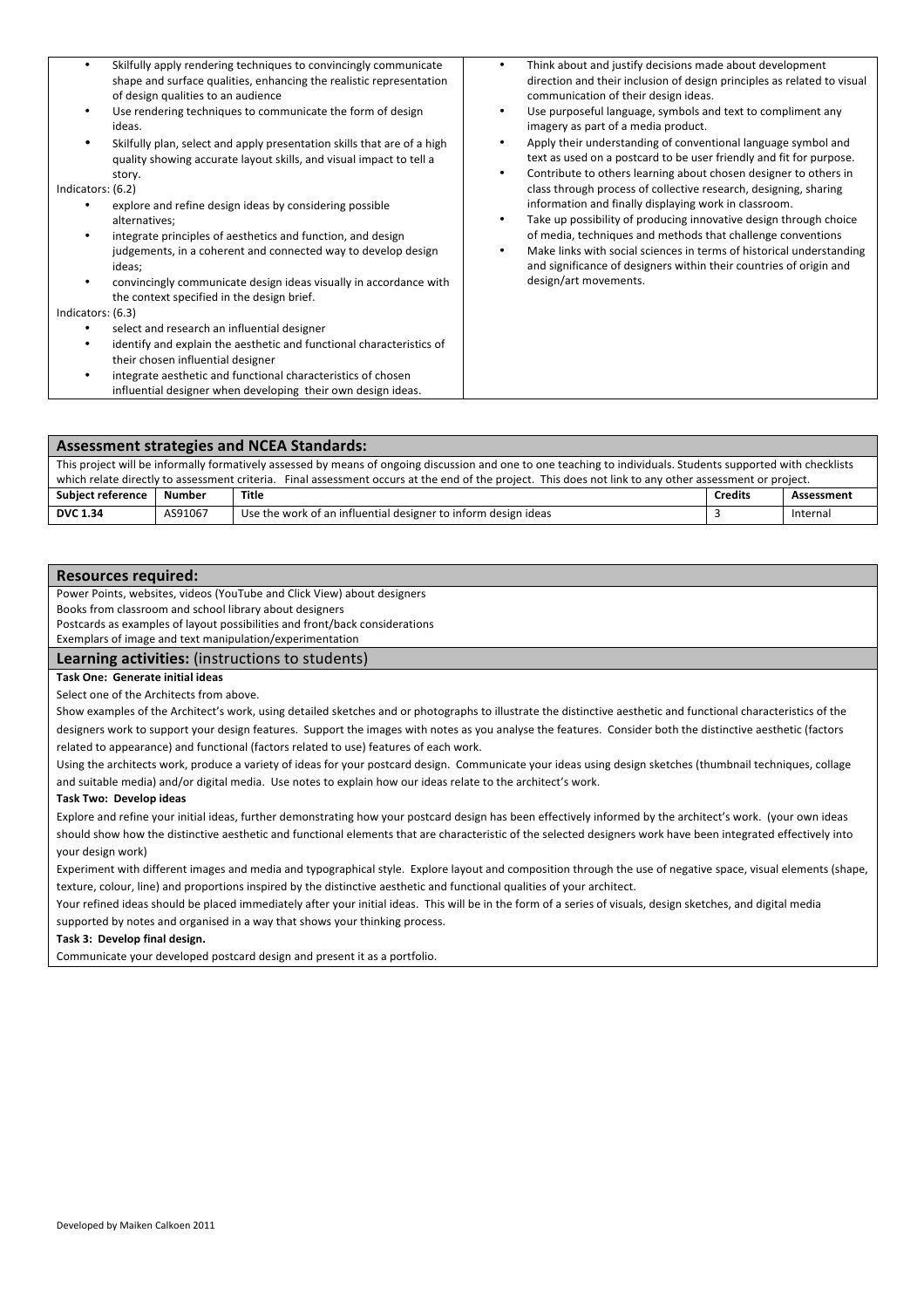| Unit Title:                                                                                                                                                                                                                                                                                                                                                                                                                                                                                                                                                                                                                                                                                                                                                                                                                                                                                                                                                                                                                                                                                                                                                                                                                                                                                                                                                                                                                                                                                                                                                                                                                                                                                                                                                                                                                                                                                                                                                                                                                                                                                |                                                                                                                                                                                                                                                                 |                                |                                                                                                                                                                                                                                                                                                                                                                                                                                                                                                                                                                                                                                                                                                                                                                                                                                                                                                                                                                                                                                                                                                                                                                             |
|--------------------------------------------------------------------------------------------------------------------------------------------------------------------------------------------------------------------------------------------------------------------------------------------------------------------------------------------------------------------------------------------------------------------------------------------------------------------------------------------------------------------------------------------------------------------------------------------------------------------------------------------------------------------------------------------------------------------------------------------------------------------------------------------------------------------------------------------------------------------------------------------------------------------------------------------------------------------------------------------------------------------------------------------------------------------------------------------------------------------------------------------------------------------------------------------------------------------------------------------------------------------------------------------------------------------------------------------------------------------------------------------------------------------------------------------------------------------------------------------------------------------------------------------------------------------------------------------------------------------------------------------------------------------------------------------------------------------------------------------------------------------------------------------------------------------------------------------------------------------------------------------------------------------------------------------------------------------------------------------------------------------------------------------------------------------------------------------|-----------------------------------------------------------------------------------------------------------------------------------------------------------------------------------------------------------------------------------------------------------------|--------------------------------|-----------------------------------------------------------------------------------------------------------------------------------------------------------------------------------------------------------------------------------------------------------------------------------------------------------------------------------------------------------------------------------------------------------------------------------------------------------------------------------------------------------------------------------------------------------------------------------------------------------------------------------------------------------------------------------------------------------------------------------------------------------------------------------------------------------------------------------------------------------------------------------------------------------------------------------------------------------------------------------------------------------------------------------------------------------------------------------------------------------------------------------------------------------------------------|
| <b>Rooftop Hideaway: Project 3</b>                                                                                                                                                                                                                                                                                                                                                                                                                                                                                                                                                                                                                                                                                                                                                                                                                                                                                                                                                                                                                                                                                                                                                                                                                                                                                                                                                                                                                                                                                                                                                                                                                                                                                                                                                                                                                                                                                                                                                                                                                                                         |                                                                                                                                                                                                                                                                 |                                | <b>Graphics</b>                                                                                                                                                                                                                                                                                                                                                                                                                                                                                                                                                                                                                                                                                                                                                                                                                                                                                                                                                                                                                                                                                                                                                             |
| Class:                                                                                                                                                                                                                                                                                                                                                                                                                                                                                                                                                                                                                                                                                                                                                                                                                                                                                                                                                                                                                                                                                                                                                                                                                                                                                                                                                                                                                                                                                                                                                                                                                                                                                                                                                                                                                                                                                                                                                                                                                                                                                     | Duration:                                                                                                                                                                                                                                                       | <b>Curriculum level:</b>       | <b>Technology Faculty</b>                                                                                                                                                                                                                                                                                                                                                                                                                                                                                                                                                                                                                                                                                                                                                                                                                                                                                                                                                                                                                                                                                                                                                   |
| <b>GRA112 - Year 11 Graphics</b>                                                                                                                                                                                                                                                                                                                                                                                                                                                                                                                                                                                                                                                                                                                                                                                                                                                                                                                                                                                                                                                                                                                                                                                                                                                                                                                                                                                                                                                                                                                                                                                                                                                                                                                                                                                                                                                                                                                                                                                                                                                           | 16 weeks                                                                                                                                                                                                                                                        | 6                              | <b>Wellington High School</b>                                                                                                                                                                                                                                                                                                                                                                                                                                                                                                                                                                                                                                                                                                                                                                                                                                                                                                                                                                                                                                                                                                                                               |
|                                                                                                                                                                                                                                                                                                                                                                                                                                                                                                                                                                                                                                                                                                                                                                                                                                                                                                                                                                                                                                                                                                                                                                                                                                                                                                                                                                                                                                                                                                                                                                                                                                                                                                                                                                                                                                                                                                                                                                                                                                                                                            |                                                                                                                                                                                                                                                                 |                                |                                                                                                                                                                                                                                                                                                                                                                                                                                                                                                                                                                                                                                                                                                                                                                                                                                                                                                                                                                                                                                                                                                                                                                             |
| <b>Description of context:</b>                                                                                                                                                                                                                                                                                                                                                                                                                                                                                                                                                                                                                                                                                                                                                                                                                                                                                                                                                                                                                                                                                                                                                                                                                                                                                                                                                                                                                                                                                                                                                                                                                                                                                                                                                                                                                                                                                                                                                                                                                                                             |                                                                                                                                                                                                                                                                 |                                |                                                                                                                                                                                                                                                                                                                                                                                                                                                                                                                                                                                                                                                                                                                                                                                                                                                                                                                                                                                                                                                                                                                                                                             |
| Situation:<br>work and leisure is becoming more preferable. City planners and architects have often looked at rooftops of existing buildings as possibilities for further<br>inhabitation and activity. With unrestricted access to views and daylight, the rooftops of high rise buildings provide an abundance of potential sites. As a<br>solution to the urban sprawl, communities of rooftop living units could start to populate the skyline of major cities.<br>Design Brief:<br>Design a transportable rooftop living unit for one person or more to live and/or work in.<br><b>Considerations:</b><br>small dwelling, a space of contemplation, a retreat, a leisure zone, a sun worshippers paradisethe list could go on. It is important that you establish a<br>a specific sort of client. In addition, both natural and artificial lighting will need to be specifically designed for. Carefully considered lighting can make the<br>building not only functional, but also an interesting addition to our city skyline at night.<br><b>Specifications:</b><br>Space limitations: 48 square metres internal floor area, One storey, Maximum internal height 2.4m<br>The space must include: A space to sleep, An area to sit, An area to prepare food, A small bathroom, Some storage, One entrance/exit (minimum)<br>The following environmental factors must also be included : An intended orientation for sunlight considerations, Interior lighting layout<br>Class description / history / prerequisites:<br>design process, emphasising development of ideas is to be built upon.<br>Key focus: Skills, knowledge, terminology:<br>Skills:<br>Research and analysis, freehand drawing, mock-ups, instrumental 2-D and 3-D drawing, rendering, design language use.<br>Knowledge:<br>Building and architecture features and functions, materials, layout strategies, structures, sunlight versus daylight in buildings.<br>Terminology:<br>style. Function: strength and stability, efficiency, reliability, fitness for purpose, user-friendliness, and ergonomic fit. |                                                                                                                                                                                                                                                                 |                                | Half of the world's population lives in urban centres, in multiple units, with no land at all. In coming decades, almost all of population growth will occur in the<br>cities. With people's changing lifestyles, and increasing density of our cities along with a higher awareness of the environment, it seems that now, proximity to<br>This rooftop living unit can be thought of as a hideaway, an entertaining spot, a chill-out area, and inspirational area to work creatively, a designer's studio, a<br>theme/concept/name for your rooftop hideaway design so that it has some character or additional reason for being and could cater for the needs and wants of<br>This class comes from a range of experiences and backgrounds, as well as having extremes in their Graphics subject knowledge and experience. Prerequisites<br>follow on from previous project where skills in freehand drawing, orthographic drawing and pictorial instrumental drawing can be built on. Experience in the<br>Aesthetic and Functions principles including the derived elements: Aesthetics: movement, pattern and rhythm, proportion, balance, harmony and contrast, and |
| Intended orientation for sunlight considerations, Interior lighting layout. (see specifications)                                                                                                                                                                                                                                                                                                                                                                                                                                                                                                                                                                                                                                                                                                                                                                                                                                                                                                                                                                                                                                                                                                                                                                                                                                                                                                                                                                                                                                                                                                                                                                                                                                                                                                                                                                                                                                                                                                                                                                                           |                                                                                                                                                                                                                                                                 |                                |                                                                                                                                                                                                                                                                                                                                                                                                                                                                                                                                                                                                                                                                                                                                                                                                                                                                                                                                                                                                                                                                                                                                                                             |
| Learning objectives:                                                                                                                                                                                                                                                                                                                                                                                                                                                                                                                                                                                                                                                                                                                                                                                                                                                                                                                                                                                                                                                                                                                                                                                                                                                                                                                                                                                                                                                                                                                                                                                                                                                                                                                                                                                                                                                                                                                                                                                                                                                                       |                                                                                                                                                                                                                                                                 |                                |                                                                                                                                                                                                                                                                                                                                                                                                                                                                                                                                                                                                                                                                                                                                                                                                                                                                                                                                                                                                                                                                                                                                                                             |
| <b>Component 1: Visual Communication:</b><br>Students will demonstrate of and skills in fundamental visual communication techniques.                                                                                                                                                                                                                                                                                                                                                                                                                                                                                                                                                                                                                                                                                                                                                                                                                                                                                                                                                                                                                                                                                                                                                                                                                                                                                                                                                                                                                                                                                                                                                                                                                                                                                                                                                                                                                                                                                                                                                       |                                                                                                                                                                                                                                                                 |                                |                                                                                                                                                                                                                                                                                                                                                                                                                                                                                                                                                                                                                                                                                                                                                                                                                                                                                                                                                                                                                                                                                                                                                                             |
| <b>Component 2: Graphics Practice:</b>                                                                                                                                                                                                                                                                                                                                                                                                                                                                                                                                                                                                                                                                                                                                                                                                                                                                                                                                                                                                                                                                                                                                                                                                                                                                                                                                                                                                                                                                                                                                                                                                                                                                                                                                                                                                                                                                                                                                                                                                                                                     |                                                                                                                                                                                                                                                                 |                                |                                                                                                                                                                                                                                                                                                                                                                                                                                                                                                                                                                                                                                                                                                                                                                                                                                                                                                                                                                                                                                                                                                                                                                             |
| Students will demonstrate ability to explore and develop design ideas by applying visual communication and design techniques in response to a brief                                                                                                                                                                                                                                                                                                                                                                                                                                                                                                                                                                                                                                                                                                                                                                                                                                                                                                                                                                                                                                                                                                                                                                                                                                                                                                                                                                                                                                                                                                                                                                                                                                                                                                                                                                                                                                                                                                                                        |                                                                                                                                                                                                                                                                 |                                |                                                                                                                                                                                                                                                                                                                                                                                                                                                                                                                                                                                                                                                                                                                                                                                                                                                                                                                                                                                                                                                                                                                                                                             |
| <b>Component 3: Knowledge of Design Practice:</b>                                                                                                                                                                                                                                                                                                                                                                                                                                                                                                                                                                                                                                                                                                                                                                                                                                                                                                                                                                                                                                                                                                                                                                                                                                                                                                                                                                                                                                                                                                                                                                                                                                                                                                                                                                                                                                                                                                                                                                                                                                          |                                                                                                                                                                                                                                                                 |                                |                                                                                                                                                                                                                                                                                                                                                                                                                                                                                                                                                                                                                                                                                                                                                                                                                                                                                                                                                                                                                                                                                                                                                                             |
| Students will demonstrate understanding of design principles and processes, and the work of influential designers.                                                                                                                                                                                                                                                                                                                                                                                                                                                                                                                                                                                                                                                                                                                                                                                                                                                                                                                                                                                                                                                                                                                                                                                                                                                                                                                                                                                                                                                                                                                                                                                                                                                                                                                                                                                                                                                                                                                                                                         |                                                                                                                                                                                                                                                                 |                                |                                                                                                                                                                                                                                                                                                                                                                                                                                                                                                                                                                                                                                                                                                                                                                                                                                                                                                                                                                                                                                                                                                                                                                             |
|                                                                                                                                                                                                                                                                                                                                                                                                                                                                                                                                                                                                                                                                                                                                                                                                                                                                                                                                                                                                                                                                                                                                                                                                                                                                                                                                                                                                                                                                                                                                                                                                                                                                                                                                                                                                                                                                                                                                                                                                                                                                                            |                                                                                                                                                                                                                                                                 |                                |                                                                                                                                                                                                                                                                                                                                                                                                                                                                                                                                                                                                                                                                                                                                                                                                                                                                                                                                                                                                                                                                                                                                                                             |
| <b>Learning links:</b>                                                                                                                                                                                                                                                                                                                                                                                                                                                                                                                                                                                                                                                                                                                                                                                                                                                                                                                                                                                                                                                                                                                                                                                                                                                                                                                                                                                                                                                                                                                                                                                                                                                                                                                                                                                                                                                                                                                                                                                                                                                                     |                                                                                                                                                                                                                                                                 |                                |                                                                                                                                                                                                                                                                                                                                                                                                                                                                                                                                                                                                                                                                                                                                                                                                                                                                                                                                                                                                                                                                                                                                                                             |
| <b>Key competencies:</b>                                                                                                                                                                                                                                                                                                                                                                                                                                                                                                                                                                                                                                                                                                                                                                                                                                                                                                                                                                                                                                                                                                                                                                                                                                                                                                                                                                                                                                                                                                                                                                                                                                                                                                                                                                                                                                                                                                                                                                                                                                                                   | <b>Values:</b>                                                                                                                                                                                                                                                  |                                | Cross-curricular:                                                                                                                                                                                                                                                                                                                                                                                                                                                                                                                                                                                                                                                                                                                                                                                                                                                                                                                                                                                                                                                                                                                                                           |
| Thinking<br>Using language, symbols and text<br>Managing self<br>Relating to others<br>Participating and contributing                                                                                                                                                                                                                                                                                                                                                                                                                                                                                                                                                                                                                                                                                                                                                                                                                                                                                                                                                                                                                                                                                                                                                                                                                                                                                                                                                                                                                                                                                                                                                                                                                                                                                                                                                                                                                                                                                                                                                                      | Excellence<br>English<br>The Arts<br>Innovation, inquiry and curiosity<br>Diversity<br>Health and PE<br>Equity<br>Languages<br>Community and participation<br>Mathematics<br>Ecological sustainability<br>Science<br>Integrity<br>Social sciences<br>Technology |                                |                                                                                                                                                                                                                                                                                                                                                                                                                                                                                                                                                                                                                                                                                                                                                                                                                                                                                                                                                                                                                                                                                                                                                                             |
|                                                                                                                                                                                                                                                                                                                                                                                                                                                                                                                                                                                                                                                                                                                                                                                                                                                                                                                                                                                                                                                                                                                                                                                                                                                                                                                                                                                                                                                                                                                                                                                                                                                                                                                                                                                                                                                                                                                                                                                                                                                                                            |                                                                                                                                                                                                                                                                 | <b>Learning Outcomes:</b>      |                                                                                                                                                                                                                                                                                                                                                                                                                                                                                                                                                                                                                                                                                                                                                                                                                                                                                                                                                                                                                                                                                                                                                                             |
| As linked to indicators -                                                                                                                                                                                                                                                                                                                                                                                                                                                                                                                                                                                                                                                                                                                                                                                                                                                                                                                                                                                                                                                                                                                                                                                                                                                                                                                                                                                                                                                                                                                                                                                                                                                                                                                                                                                                                                                                                                                                                                                                                                                                  |                                                                                                                                                                                                                                                                 |                                | As linked to key competencies/values/cross-curricular -                                                                                                                                                                                                                                                                                                                                                                                                                                                                                                                                                                                                                                                                                                                                                                                                                                                                                                                                                                                                                                                                                                                     |
| <b>Students will:</b>                                                                                                                                                                                                                                                                                                                                                                                                                                                                                                                                                                                                                                                                                                                                                                                                                                                                                                                                                                                                                                                                                                                                                                                                                                                                                                                                                                                                                                                                                                                                                                                                                                                                                                                                                                                                                                                                                                                                                                                                                                                                      |                                                                                                                                                                                                                                                                 | <b>Students will:</b>          |                                                                                                                                                                                                                                                                                                                                                                                                                                                                                                                                                                                                                                                                                                                                                                                                                                                                                                                                                                                                                                                                                                                                                                             |
| Indicators: (6.1)<br>$\bullet$<br>Create 2D and 3D freehand sketches that show in-depth design<br>features in proportion relative to the context of the design brief to<br>convey the intent of the design ideas.<br>Produce accurate instrumental 2d drawings that show in-depth<br>$\bullet$                                                                                                                                                                                                                                                                                                                                                                                                                                                                                                                                                                                                                                                                                                                                                                                                                                                                                                                                                                                                                                                                                                                                                                                                                                                                                                                                                                                                                                                                                                                                                                                                                                                                                                                                                                                             |                                                                                                                                                                                                                                                                 | ٠<br>process purposefully<br>٠ | Use critical and reflective thinking to work through the design<br>Have opportunities to be creative within the design process with<br>innovation, inquiry and curiosity encouraged and supported                                                                                                                                                                                                                                                                                                                                                                                                                                                                                                                                                                                                                                                                                                                                                                                                                                                                                                                                                                           |

through provided resources and range of choices in the project

brief.

|           | T TUUUCE QUUUTQUE IIISU UIIIEIIUQI ZU UTQWIIIES UTQU SIIUW II |
|-----------|---------------------------------------------------------------|
|           | information about technical features of a design              |
| $\bullet$ | Produce accurate paraline drawings that show in-depth         |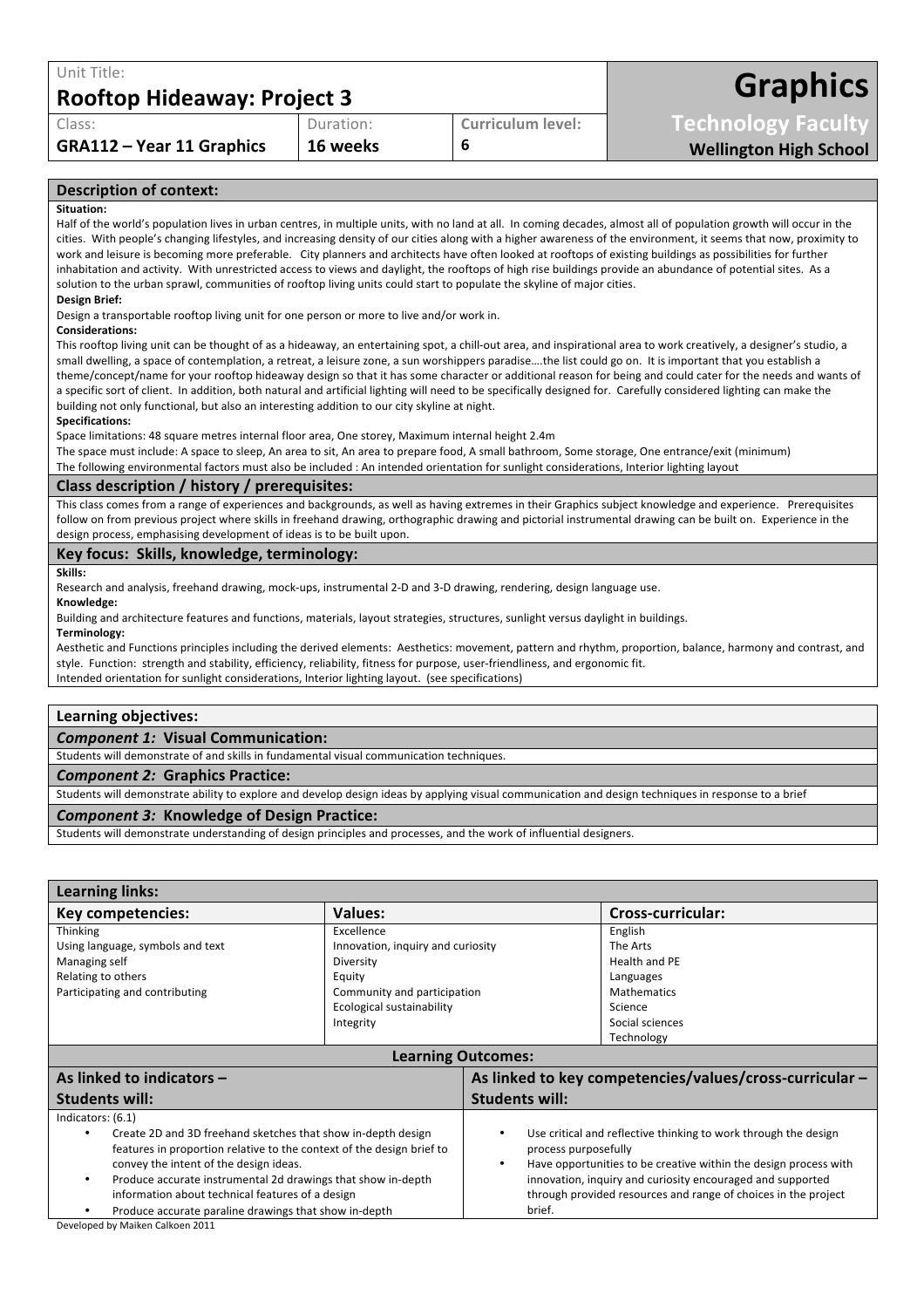| information about design features<br>Skilfully apply rendering techniques to convincingly communicate<br>shape and surface qualities, enhancing the realistic representation<br>of design qualities to an audience<br>Use rendering techniques to communicate the form of design<br>ideas.<br>Skilfully plan, select and apply presentation skills that are of a high<br>quality showing accurate layout skills, and visual impact to tell a<br>story.<br>Indicators: (6.2)<br>explore and refine design ideas by considering possible<br>alternatives;<br>integrate principles of aesthetics and function, and design<br>judgements, in a coherent and connected way to develop design<br>ideas;<br>convincingly communicate design ideas visually in accordance with<br>the context specified in the design brief.<br>Indicators: (6.3)<br>select and research an influential designer<br>identify and explain the aesthetic and functional characteristics of<br>their chosen influential designer<br>integrate aesthetic and functional characteristics of chosen | Explore the diverse needs/approaches to designing for a specific<br>$\bullet$<br>situation/character<br>Be exposed to, and have opportunity to learn more about examples<br>of this sort of architecture in their immediate community as well as<br>within an international context<br>Begin to apply ideas of sustainability by exploring building<br>$\bullet$<br>orientation and sunlight, materials/techniques, and the concept of<br>efficiency.<br>Apply ideas of scale and measurement in terms of spatial<br>requirements for designing a dwelling and all of its related<br>constraints, therefore making links to mathematics<br>Make links with static images in English with shared terminology<br>and in terms of communicating visually to an audience.<br>Begin to consider cities and make links to social sciences in terms of<br>geography, population etc.<br>Participate in and contribute to a class exhibition by working<br>towards a quality final presentation that clearly communicated the<br>essence of their building design concepts and any related relevant<br>visual information. |
|-----------------------------------------------------------------------------------------------------------------------------------------------------------------------------------------------------------------------------------------------------------------------------------------------------------------------------------------------------------------------------------------------------------------------------------------------------------------------------------------------------------------------------------------------------------------------------------------------------------------------------------------------------------------------------------------------------------------------------------------------------------------------------------------------------------------------------------------------------------------------------------------------------------------------------------------------------------------------------------------------------------------------------------------------------------------------|--------------------------------------------------------------------------------------------------------------------------------------------------------------------------------------------------------------------------------------------------------------------------------------------------------------------------------------------------------------------------------------------------------------------------------------------------------------------------------------------------------------------------------------------------------------------------------------------------------------------------------------------------------------------------------------------------------------------------------------------------------------------------------------------------------------------------------------------------------------------------------------------------------------------------------------------------------------------------------------------------------------------------------------------------------------------------------------------------------------------|
| influential designer when developing their own design ideas.                                                                                                                                                                                                                                                                                                                                                                                                                                                                                                                                                                                                                                                                                                                                                                                                                                                                                                                                                                                                          |                                                                                                                                                                                                                                                                                                                                                                                                                                                                                                                                                                                                                                                                                                                                                                                                                                                                                                                                                                                                                                                                                                                    |

### Assessment strategies and NCEA Standards:

Due to the length of this project, formative assessment is regular and requires students to be reflective and self assess their progress to date, identifying areas of strength, areas for development, missing aspects etc. This provides the basis for feedback and planning of time and individuals needs. Internal assessment is divided up so that development is assessed first, then promote and rendering is assessed at the end. External assessment is covered within the required stages of the project and is combined with relevant aspects of the first project to form the portfolio to be sent away in November.

| <b>Subject reference</b> | <b>Number</b> | Title                                                                               | <b>Credits</b> | Assessment |
|--------------------------|---------------|-------------------------------------------------------------------------------------|----------------|------------|
| <b>DVC 1.30</b>          | AS91063       | Produce freehand sketches that communicate design ideas                             |                | External   |
| <b>DVC 1.31</b>          | AS91064       | Produce instrumental multi-view orthographic drawings that communicate technical    |                | External   |
|                          |               | features of design ideas.                                                           |                |            |
| <b>DVC 1.32</b>          | AS91065       | Produce instrumental paraline drawings to communicate design ideas.                 |                | External   |
| <b>DVC 1.33</b>          | AS91066       | Use rendering techniques to communicate form of design ideas.                       |                | Internal   |
| <b>DVC 1.35</b>          | AS 91068      | Undertake development of design ideas through graphics practice                     |                | Internal   |
| <b>DVC 1.36</b>          | AS 91069      | Promote an organised body of design work to an audience using visual communications |                | Internal   |
|                          |               | techniques                                                                          |                |            |

# **Resources required:**

**Inspirational PowerPoint** 

Range of books from classroom and school library about small dwellings, houses, portable architecture

YouTube videos about small dwellings

Various websites, and case studies as relevant

Exemplars of previous students work

Exemplars of freehand and instrumental drawing

Development design language handout

Various drawing convention examples and references

# Learning sequence: Instructions to students

# **Concept initiation**

Show inspiration from a range of sources, e.g.

- Other buildings
- Conceptual models (based on architect style, animal/insect/lighting effects etc)
- Images
- Etc
- Draw initial design ideas in freehand with inspiration clearly linked.

Drawings can be of details, interior spaces or exterior forms.

Explain design ideas.

 $1 - 2$  A3 pages

Inspiration images and drawings

Annotation

### **Conceptual exploration**

For each of the 3 concepts include aspects of the following:

- Annotation explaining design concepts
- Labels communicating what spaces are shown in the drawings
- Plans, sections, elevations+ 3-D isometric/perspective (freehand)
- Additional inspirational images

Consider how the combination of drawings and annotation helps to tell the story of your design ideas.